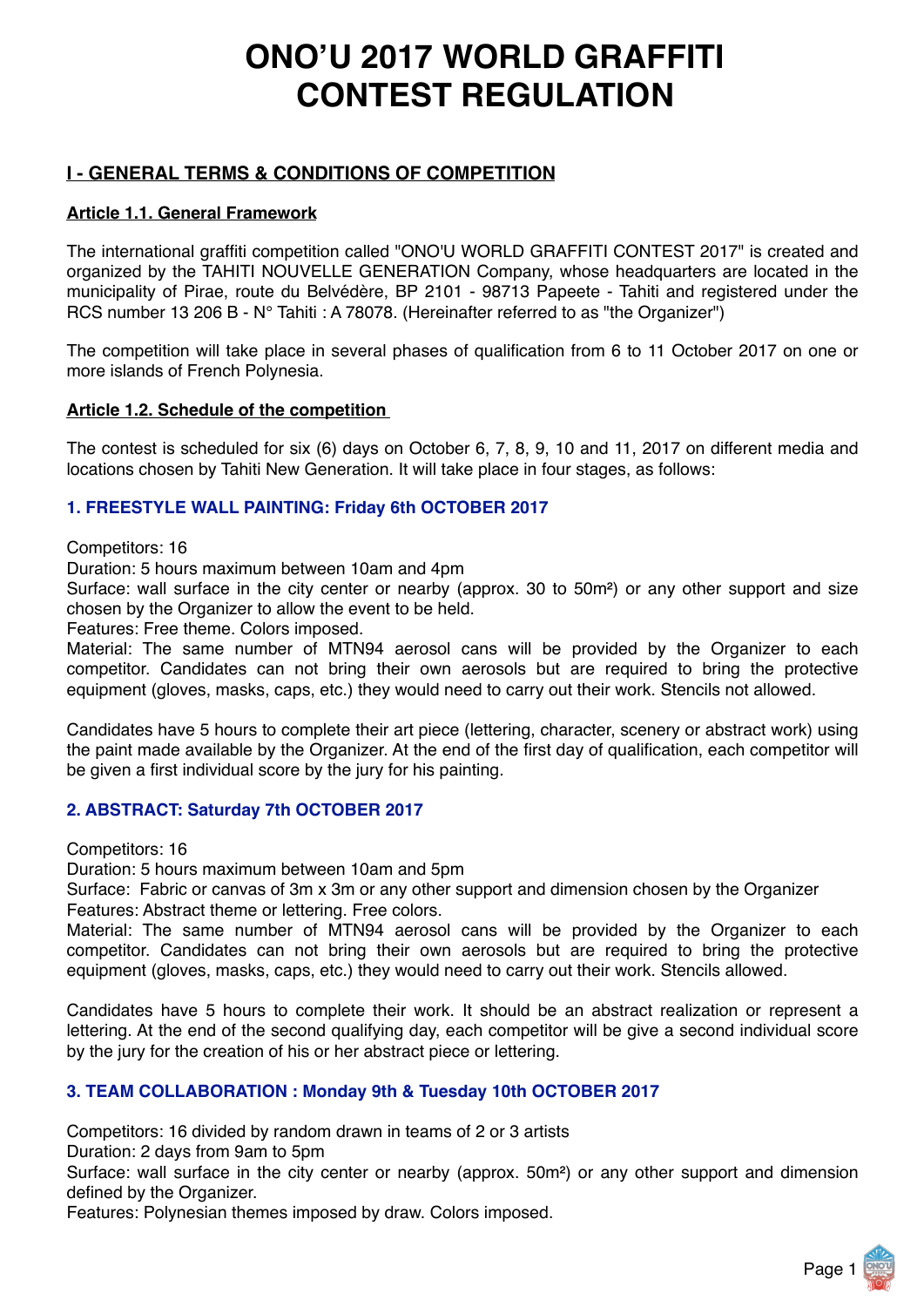Material: The same number of MTN94 aerosol cans will be provided by the Organizer to each team. Stencils permitted.

After the draw, the competitors will be divided into teams of 2 or 3 artists. Each team will have 2 days to realize its artistic work on the wall site that will be attributed to them by the Organizer. At the end of this final qualification stage, each team will be given a third collective note by the jury for the realization of its mural in compliance and coherence with the Polynesian theme imposed by random drawn.

#### **At the end of the elimination phases, the 7 competitors with the highest scores (average of the scores of the 3 preliminary rounds) will be selected for the final phase.**

#### **4. FINAL : Wednesday 11th OCTOBER 2017**

Competitors: 7

Duration: 6 hours maximum between 8am and 11am and from 12pm to 18pm (exact timetable TBC) Surface: Polynesian Truck or Bus or any other medium chosen by the organization Features: Free themes and colors.

Material: The same number of MTN94 spray cans will be provided to each finalist. Stencils not allowed.

#### **At the end of the final, after the deliberation of the jury, three prizes will be awarded by the jury, the festival organizers and the sponsors of the competition at the awards ceremony on Wednesday 11th October 2017.**

## **Article 1.3. Prizes of the competition**

Only winners nominated by the jury will be rewarded. No financial gratuity or prize will be paid to the other participants. As a condition of accepting the prizes, the winners must sign any legal documentation as and in the form required by the Organizer and/or prize suppliers in their absolute discretion.

Prizes for the winners of the competition will be awarded as follows:

#### **✓ 1st prize : The winner will receive a check for a value 10.000 USD which will be paid by the Organizer within a maximum period of one month at the end of the competition.**

## **✓ 2nd prize\* : The winner will win a trip for two people to Tahiti and Moorea, French Polynesia, valued at up to 8.000 USD depending on point of departure and date of travel.**

This prize includes:

- Two (2) return economy class airfares departing from cities served by Air Tahiti Nui, the ONO'U festival's official carrier (namely from Paris, Los Angeles, Auckland or Tokyo NRT);
- The provision of a vehicle during the stay and two (2) transfers between Papeete and Moorea;
- 5 nights twin or double accommodation in a minimum 4-star hotel in Tahiti and Moorea with free daily breakfast;
- An Artist's residence at the Street Art Museum of Tahiti.

#### **✓ 3rd prize\* : A trip for one person to Tahiti, French Polynesia, valued at up to 4.000 USD depending on point of departure and date of travel.**

This prize includes:

• One (1) return economy class airfare departing from cities served by Air Tahiti Nui, the ONO'U festival's official carrier (namely from Paris, Los Angeles, Auckland or Tokyo NRT);

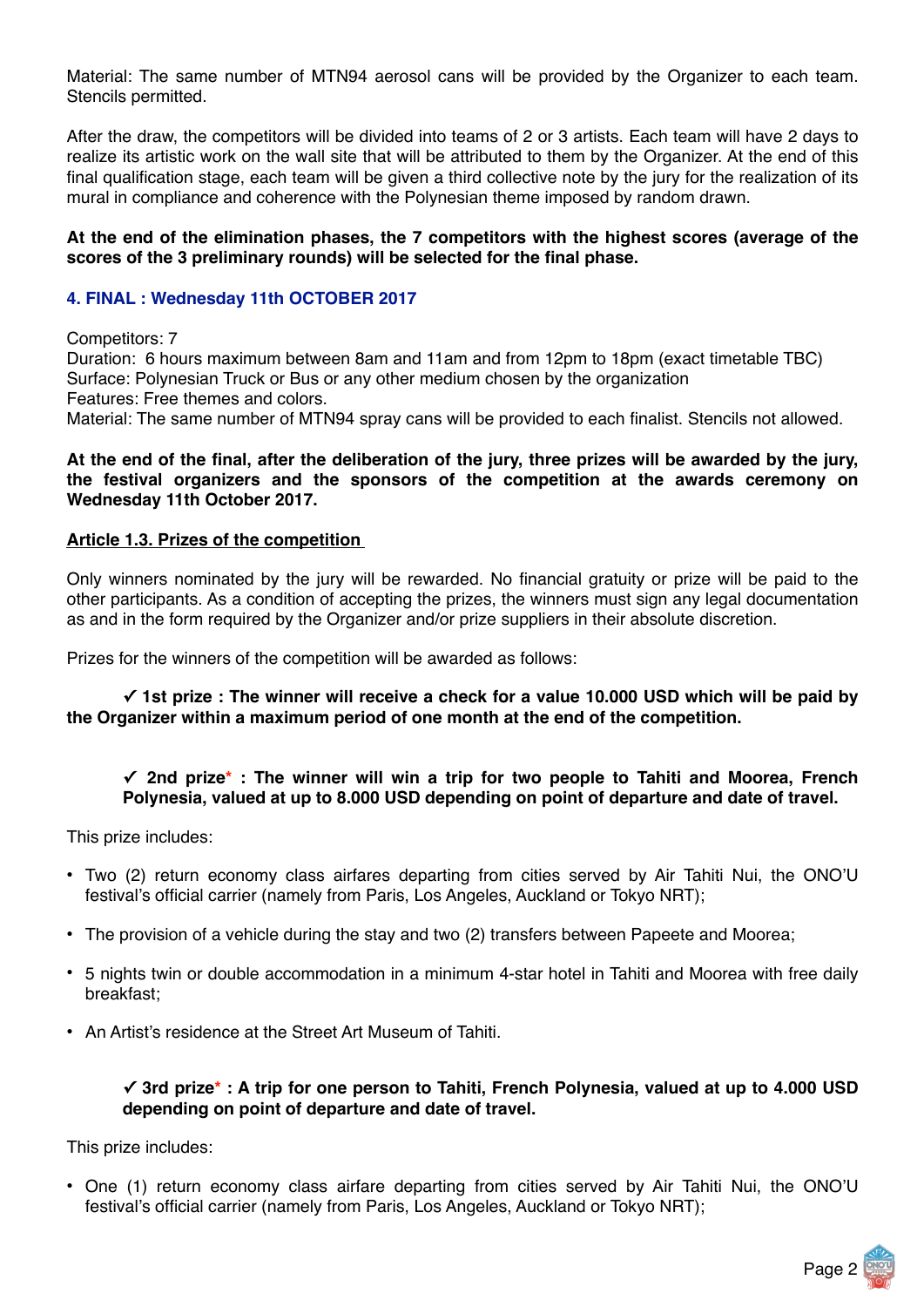- The provision of a vehicle during the stay;
- 5 nights single accommodation in a minimum 4-star hotel in Tahiti with free daily breakfast;
- An Artist's residence at the Street Art Museum of Tahiti

\* The exact contents of the trip are to be determined by the Organizer in its absolute discretion. As a condition of accepting the prize, the winner fully accepts and understands that:

- a. Flights and accommodation are subject to availability, must be booked in advance, and are subject to the respective Organizers' terms and conditions. The winner will be required to nominate their preferred travel dates between 15/11/2017 and 30/06/2018, excluding any prevailing school holiday peak periods. The Organizer will secure airline and hotel reservations for the winner as close as possible to those nominated preferred travel dates, subject always to flight and seat availability on Air Tahiti Nui. In the event that agreement cannot be reached between the Organizer and the winner regarding the exact dates of travel, the Organizer reserves the right to determine the itinerary in its absolute discretion.
- b. Spending money, meals, insurance, passports, visas, vaccinations, transport and connection flights to and from departure cities served by Air Tahiti Nui, transfers other than those planned by the Organizer, items of a personal nature, in-room charges and all other ancillary costs are not included in the prize and remain at the only expense of the winner.
- c. The winner and his/her travel companion must be above 18 years old and are responsible for ensuring that they have valid passports, and any requisite visas, vaccinations and travel documentation. The winner and his/her travel companion must depart from and return to the same departure point and travel together. Frequent flyer points will not form part of the prize. The winner will be required to present their credit card at time of accommodation check in.
- d. Subject to the unclaimed prize draw clause, if for any reason the winner does not take the prize (or an element of the prize) by the time stipulated by the Organizer, then the prize (or that element of the prize) will be forfeited and will not be redeemable for cash.
- e. In the event of war, terrorism, state of emergency or disaster, the Organizer reserves the right to cancel, terminate, modify or suspend the promotion or suspend or modify a prize, subject to any written directions from a relevant regulatory authority.
- f. The prize, or any unused portion of the prize, is not transferable or exchangeable and cannot be taken as cash.

Tahiti New Generation, organizer of the festival and the ONO'U contest, reserves the right to create a special prize of the public and the jury or any other prizes, if they prove necessary. The Organizer may at any time modify, adjust or cancel one or more stages of the competition.

# **II - RULES OF REGISTRATION**

#### **Article 2.1. Eligibility**

The contest is open worldwide to all individuals aged above 18 years old and practicing graffiti as a form of art. Candidates who participated in the 2014 and 2015 editions of the competition may, if they so wish, apply again in the form of a new application for 2017.

## **Article 2.2. Application file**

All documents related to the application process will be available for download on the festival website www.tahitifestivalgraffiti.com from 01/06/2017.

To validate his registration, each candidate must send the Organizer his complete application file before the deadline of 23/07/2017 to the following address [tahitifestivalonou@gmail.com](mailto:tahitifestivalonou@gmail.com)

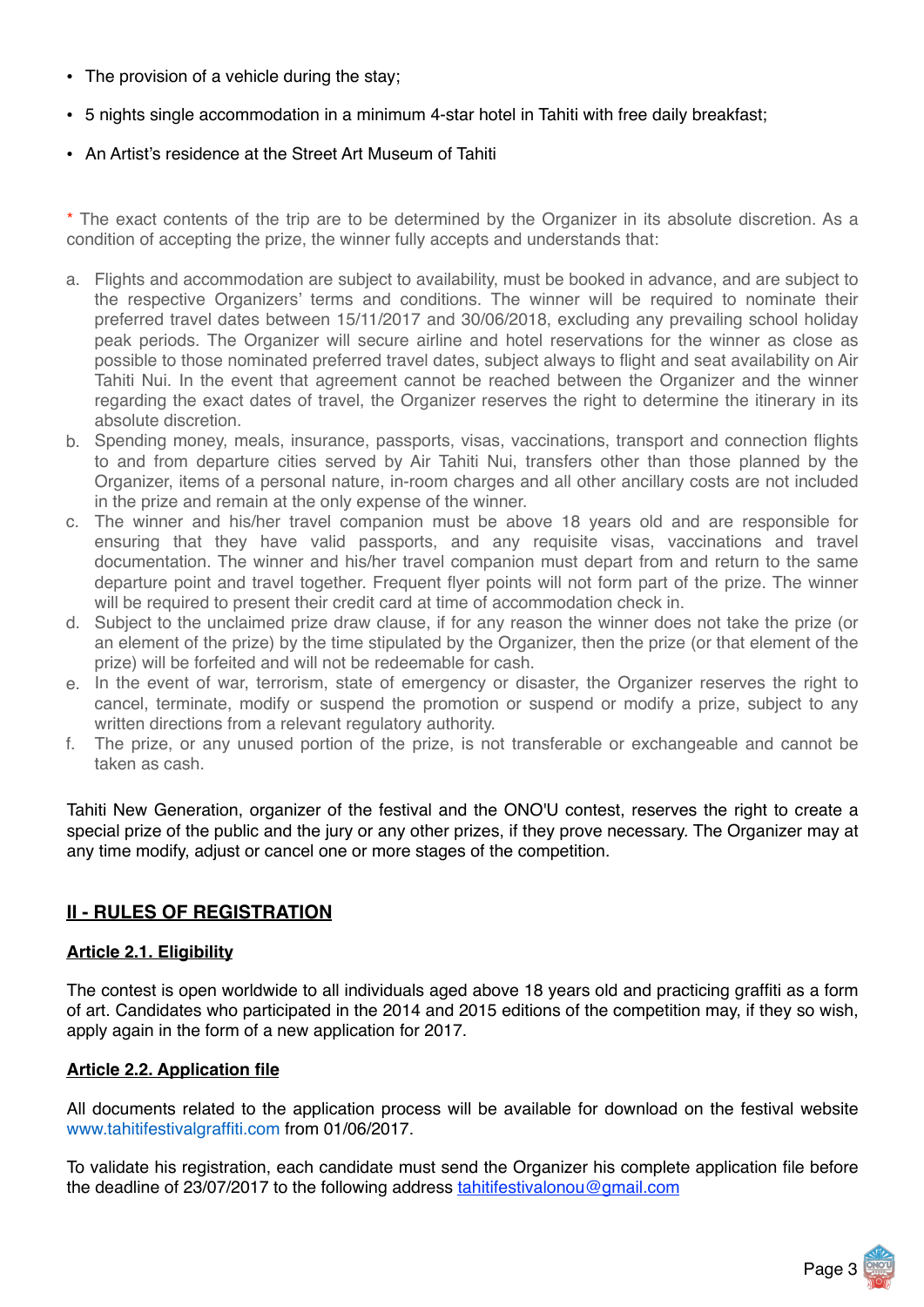Only complete files received at this email address will be examined. It is understood that a complete application must include all of the following:

#### **✓** Artist name / Blaze

**✓** Four (4) photographs (1000x1000 pixels) corresponding to four distinct and recent graffiti murals of less than 2 years\*

**✓** A recent copy of participant's passport

**✓** The present contest regulation signed at the bottom of each page and with the words «read and approved, good for agreement » at the bottom of the last page

\*Each photograph must correspond to a mural artwork exclusively created and executed by the candidate himself and shall specify the name of the piece, place and year of completion.

Any incomplete file will be systematically declined without prior notification. If you have any questions or need further information, please contact the Organizer at tahitifestivalonou@gmail.com

#### **Article 2.3. Schedule**

Entries to the ONO'U 2017 World Graffiti Contest will be open from June 1st to July 23rd 2017, midnight, Papeete standard time. Only complete applications received before the deadline of 23/07/2017 will be accepted.

#### **Article 2.4. Special case**

The Organizer reserves the right, at any time and in its sole discretion, to refuse an application or disqualify any individual who the Organizer has reason to believe has breached any of these Terms and Conditions, tampered with the applicant engaged in any unlawful or other improper misconduct calculated to jeopardize fair and proper conduct of the event.

## **III - SELECTION OF CANDIDATES**

#### **Article 3.1. Procedure**

All applications fulfilling the conditions of participation indicated in paragraph II of this Regulation will be submitted to a pre-selection committee.

The Organizer shall give full discretion to the selection committee to determine the participants who will be selected to take part in the playoffs and final phases of the ONO'U World Graffiti Contest to be held in French Polynesia from 6 to 11 October 2017.

The committee will be composed of members of the jury of the final competition in Tahiti and its islands, artists and professionals of the discipline, and members of cultural associations. The committee is sovereign in its decisions and remains free from its appreciation and feelings in relation to the works presented.

The number of participants selected shall be 16 competitors. Among the 16 candidates selected, at least 2 places will be allocated to 2 Polynesian artists in order to allow the representation of French Polynesia at the ONO'U 2017 competition.

#### **Article 3.2. Selection announcement**

Selected competitors will be notified by mail or telephone within a week following the committee's deliberation. Their names will be published at the ONO'U festival website www.tahitifestivalgraffiti.com and ONO'U social media as of August 7, 2017.

The information published by the Organizer are based on the elements and works provided by the applicants under their sole responsibility and liability. The Organizer will not be held responsible in this regard. A right of access and rectification may however be exercised freely.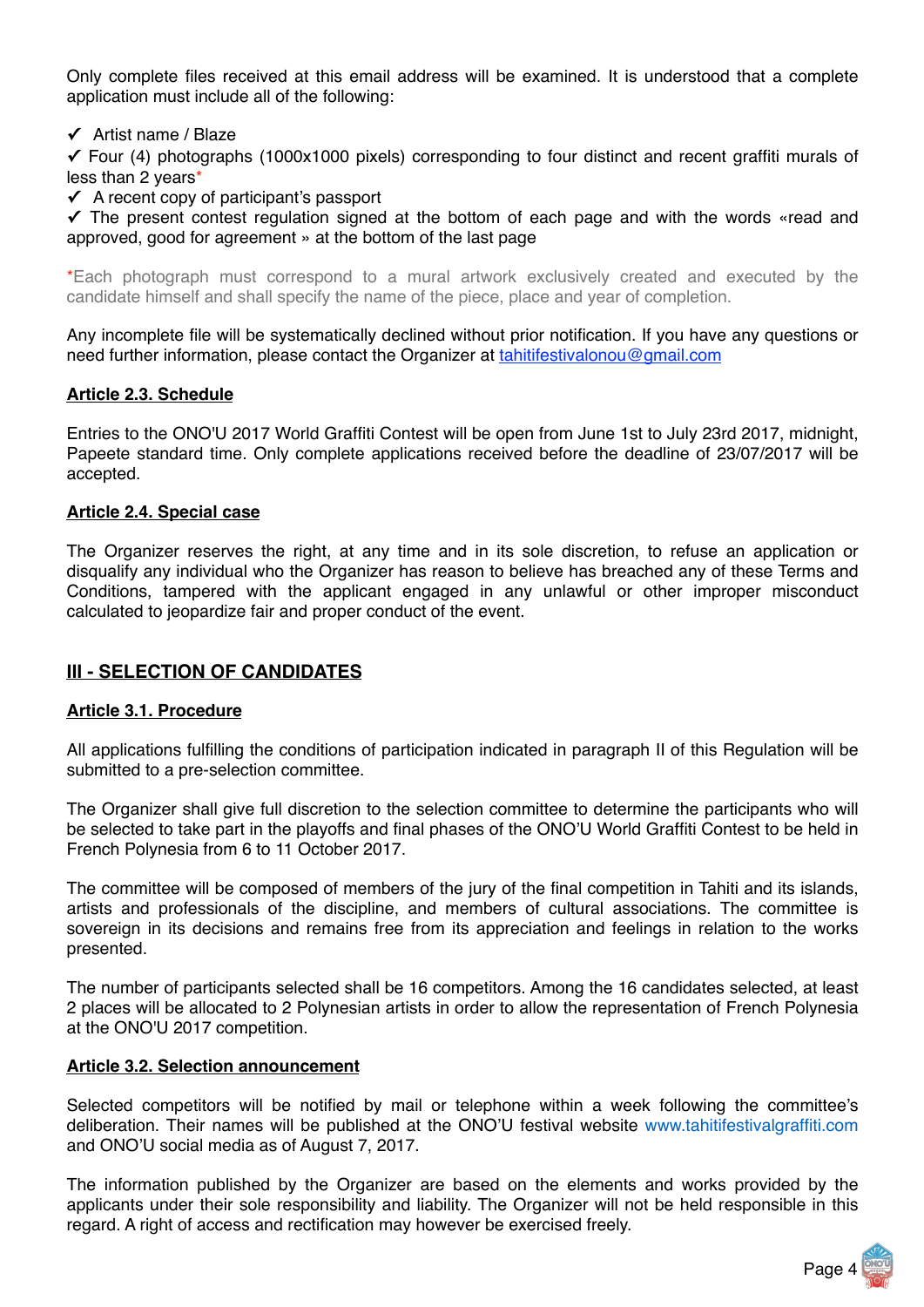## **Article 3.3. Special case**

If, after the deliberation, the Organizer has not been able to retain sufficient quality files for any reason, the organizer reserves the right to extend the registration and selection period of the participants, adjust the number of candidates selected or cancel the contest. The Organizer may establish a reserve list of additional candidates who would be contacted in the event of disability or abandonment of a pre-selected participant.

#### **Article 3.4. Responsibility of Organizer**

The responsibility of Tahiti New Generation, the organizer of the ONO'U 2017 World Festival and Contest, can not be called into question if, for a case of force majeure or a reason beyond its control, the contest must be modified, postponed or canceled.

Additives or amendments to these rules may be made up to seven (7) days before the deadline for submission of applications. These elements will form an integral part of the rules and will be accessible on the official website of the contest: https://www.tahitifestivalgraffiti.com. Pre-registered participants will receive an email informing them of the changes made.

# **IV - COMMITMENTS OF COMPETITORS**

All candidates are committed to acceptance of the below terms and conditions.

#### **Article 4.1. Travel to Tahiti**

Applicants must be available and able to participate in person to the playoff and final stages of the competition in Tahiti and its islands, from October 5 to 12, 2017.

#### **Article 4.2. Behavior**

Each participant undertakes to produce quality work, respecting the contest rules and a code of conduct. In this regard, each candidate undertakes to have a decent and reasonable behavior during the competition in Tahiti and her islands.

Each selected participant agrees to comply with the conditions defined by the Organizer, including the choice of surfaces, support panels, dimensions, material, themes and colors given or imposed to them at every stage of the competition.

He also undertakes during the period of 5 to 12 October of his participation in the ONO'U competition not to produce any other mural or graffiti works than those he will realize for the competition on the only supports provided by the Organizer. And this notably to not influence the jury on works produced in parallel to those of the competition. Competitors are also asked not to use the paintings provided by the Organizer outside of the competition. Finally, he undertakes not to perform in any other event than those proposed by the Organizer during his stay in Tahiti.

Where appropriate, the Organizer or President of the jury of the ONO'U 2017 Graffiti World Contest, have the authority to exclude at any time of the event, any participant who shall not comply with these conditions, hold inappropriate comments or adopt an inappropriate or disrespectful behavior against any member of the organizing committee, sponsors or partners of the ONO'U 2017 festival and competition. And therefore any candidate who will compromise the image of the event or hinder the smooth running of the competition.

Any candidate disqualified and excluded from the competition for the reasons stated above, will have its local accommodation immediately canceled and will be compelled to leave the host territory of the contest without delay.

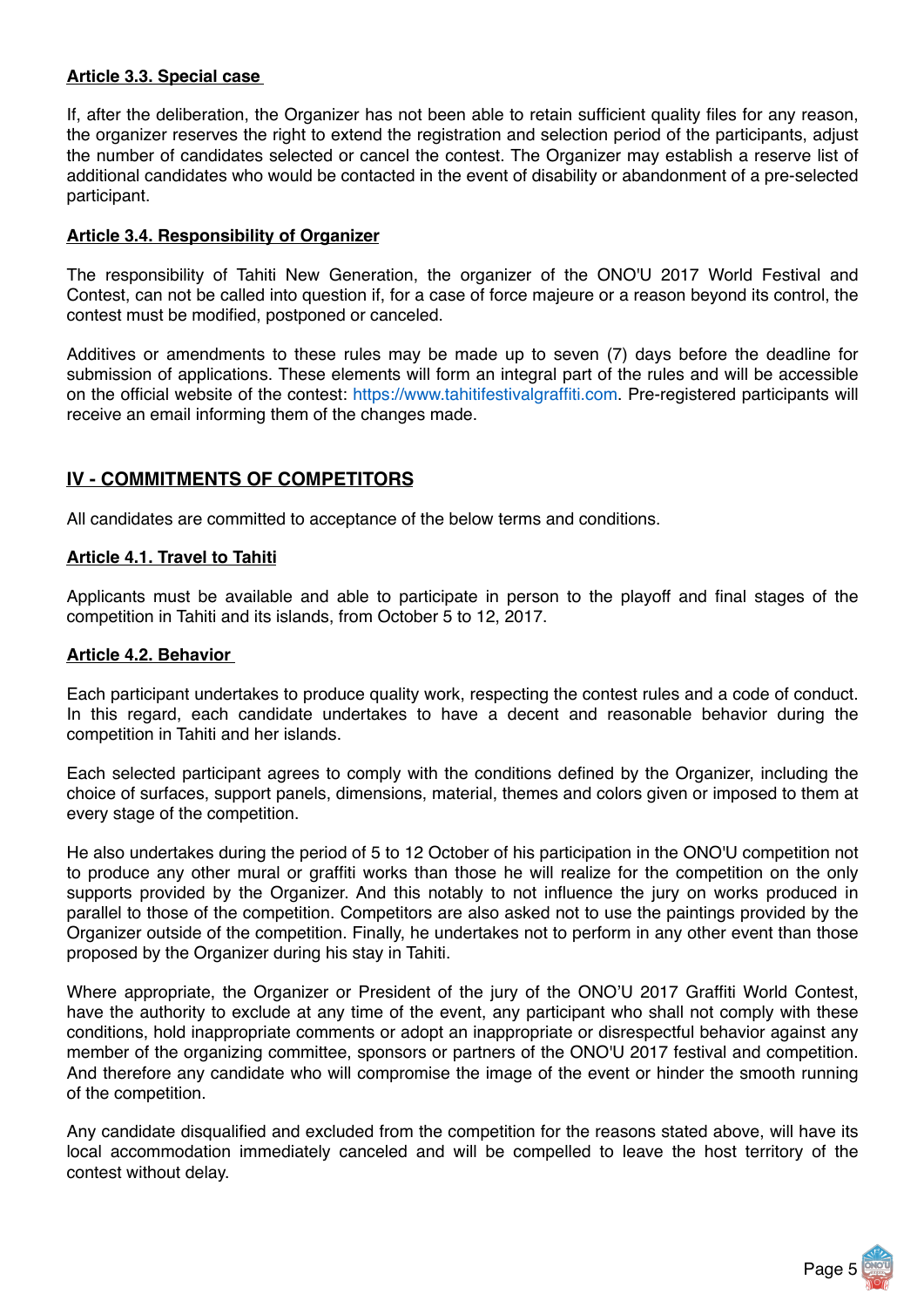## **Article 4.3. Copy rights and ownership**

Applicants to the contest hereby guaranty that they have the copy rights and full ownership of their works, videos, photographs and any item that has been addressed during registration and guarantees The Organizer against any claims of third parties in this respect.

After registration, all the selected competitors, winner or loser, further allow the Organizer Tahiti New Generation to publish their artworks, photographs or presentation, etc, on the festival website www.tahitifestivalgraffiti.com, on the websites of festival's sponsors and partners, all media and all communication media (catalog, brochure, festival social networks, database online, newspapers, radio, TV, internet, cinema, mobile, etc) for the sole purpose of promoting the ONO'U festival and competition.

Selected candidates consent to the Organizer using their artist name, artworks, likeness, image and/or voice in any media for an unlimited period without remuneration for the purpose of promoting the event (including any outcome). And so, including publicity purpose, media release, or promotional usage through events and exhibitions which may be organized at a later date in French Polynesia or abroad by The Organizer.

In addition, the selected competitors agree to participate at the request of the Organizer to all media events, interviews on site, during their trip to the ONO'U 2017 World Graffiti Contest in Tahiti and its islands, from 5 to 12 October 2017.

In consideration for all services rendered and/or paid by the Organizer together with all prizes and/or materials received by the contestants within the framework of the Contest as described in the above and below articles I and V of these Competition Rules, each contestant agrees to directly yield for free without any restriction and/or reservation to the TAHITI NOUVELLE GENERATION Company (i.e. the Organizer) during the full term of copyright and any extensions or renewals, all copyright in and to his/her Contribution (i.e. all works made by the contestant) within the framework and during the duration of the contest between the 6<sup>th</sup> and 11<sup>th</sup> of October 2017 together with all proprietary rights and all rights therein, including but not limited to the right to publish, republish, transmit, sell, distribute, reproduce on any medium and otherwise use the concerned Contribution in whole or in part wether in electronic and print editions or in derivative works throughout the world, in all languages and in all media now known or later developed, and to license or permit others to do so.

Hence, it is pointed out that when received by the Organizer, the contestant's application form for the Contest will directly and immediately grant the Organizer all rights to freely use the Contribution abovedescribed.

**By signing these Competition Rules on the below page (7) and sending his or her application to the Organizer, the contestant therefore understands that he or she fully accepts the above mentioned transfer of copyright and rights and that he or she could also be required to sign a copyright and rights transfer agreement if deemed necessary by the Organizer.**

**Any contestant refusing the above mentioned transfers should not send an application.**

#### **Article 4.4. Insurance**

Candidates declare to be insured and covered in civil liability for body injury, material damage and intangible damage that may occur during the contest and during their travel and full stay in French Polynesia. The organizers can not be held responsible for any damage. With the exception of any liability that can not be excluded by law, the Organizer (including its respective officers, employees and agents) excludes liability (including negligence) for any personal injury; Or any loss or damage (including loss of opportunity); Whether direct, indirect, special or consequential, arising in any way from the event.

## **V - TRAVEL TO TAHITI**

#### **Article 5.1. International Air Ticket**